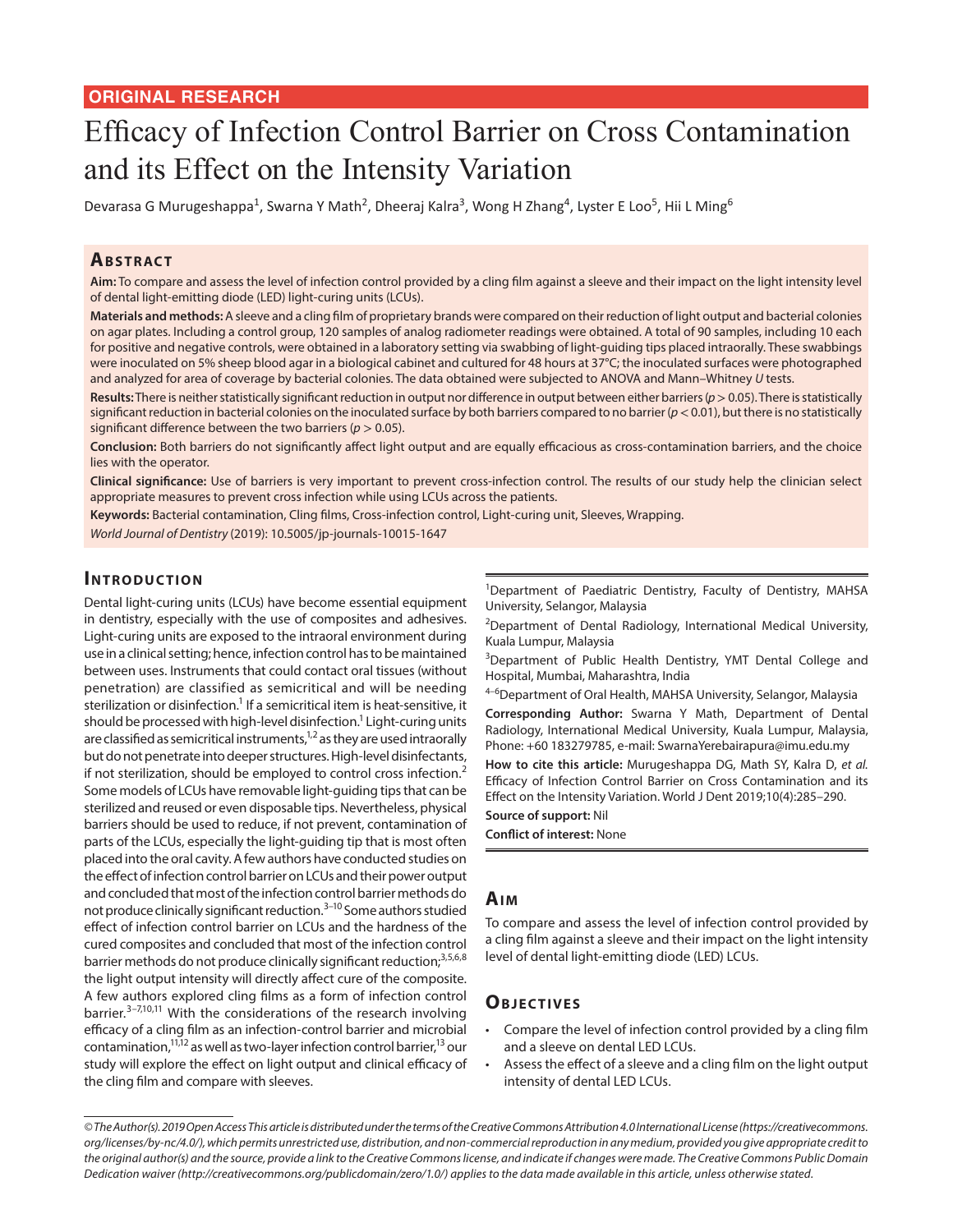#### **Hypothesis**

The barriers in the form of cling films and sleeves help to prevent cross contamination and at the same time reduce the light output intensity of the LED LCUs.

## **MATERIALS AND METHODS**

#### **Materials and Equipment**

*Assessment of Light Output Intensity*

- Light-emitting diode light-curing units with fixed light-guiding tips
- Radiometer
- Sterile surgical gloves (Mexpo International Inc., Blossom®)
- Oxobiodegradable pen-type curing light sleeves (Premium Plus International Ltd)
- Domestic food grade cling film (C. I. Kasei Co., Ltd)
- Disinfecting wipes (Beviston, BevistoCryl Wipes)

#### *Assessment of Infection Control*

- Light-emitting diode light-curing units with fixed light-guiding tips of same model types
- Sterile latex surgical gloves (Mexpo International Inc., Blossom®)
- Latex examination gloves
- Face masks
- Biodegradable pen-type curing light sleeves (Premium Plus International Ltd)
- Cling film (C. I. Kasei Co., Ltd)
- Disinfecting wipes (Beviston, BevistoCryl Wipes)
- Autoclaved cotton swabs
- Peptone water (ISOLab Sdn. Bhd.)
- Columbia agar with 5% sheep blood (ISOLab Sdn. Bhd.)
- Glass rod
- Pipette
- Test tubes
- Test tube racks
- Bunsen burner
- Class II biological safety cabinet
- Incubator.

#### **Methods**

We conducted the procedures in the year 5 clinics of Faculty of Dentistry and Microbiology Lab of Faculty of Biomedical Sciences in MAHSA University, Bandar Saujana Putra campus.

#### *Assessment of Light Output Intensity*

We checked LED LCUs and their light-guiding tips for damage, and then selected 10 units in good condition. We first used the 10 selected LCUs as group I "without barrier," then applied a sleeve on each light-guiding tip as group II "with sleeve," and finally removed the sleeves and applied two layers of cling film as group III "with cling film" (Fig. 1).

We checked the radiometer for error and calibrated it accordingly. The selected LCUs were left to charge for an hour. We set each LCU to maximum output and recorded their output intensity using the radiometer; we then replaced them back to their respective charging bases. Each team member did the same procedures after a delay of 10 minutes to allow the LCUs to charge; the data obtained were tabulated, and the average of readings of each sample was calculated.



**Fig. 1:** Cling film applied properly onto the light-guiding tip of a LCU without creases and air bubble entrapment

#### *Assessment of Infection Control*

We assigned each member as operator, sampler, timer, and patient. We chose five similar models of LED LCUs, checked their light-guiding tips for damage, and kept them inside the running biological safety cabinet. The sampler randomly chose a LCU and wiped its light-guiding tip along its length using a disinfecting wipe. The LCU was left to dry in the biological safety cabinet for 5 minutes.

For assessment of infection control, we collected 10 samples for group I "positive control" and group II "negative control" each and 35 samples for group III "sleeve" and group IV "cling film" each.

For positive control samples, we obtained, cultured, and assessed the sample as per above, after disinfecting the lightguiding tip but without placing a barrier and simulating intraoral use.

For negative control samples, we obtained, cultured, and assessed the sample as per above, after disinfecting the lightguiding tip and simulating intraoral use without use of a barrier.

For determination of achievement of proper disinfection in the methodology, we conducted the procedures for the positive control sample after a certain number of test samples.

For analysis, we assessed the area of surface coverage by the colonies via photographs of the inoculated surfaces, and then we tabulated the data obtained.

The sampler, who was wearing the sterile surgical gloves, applied a randomly chosen barrier onto the light-guiding tip inside the biological safety cabinet. The operator, who was wearing examination gloves, then took the LCU from its charging base and introduced it into the patient's oral cavity, with the tip targeted at tooth 37 (lower left second molar). The operator gently pushed the light-guiding tip against the patient's left buccal mucosa to simulate intraoral use without rubber dam and maintained in position for 40 seconds. The operator then removed the LCU from the patient's mouth and returned it to the charging base in the biological safety cabinet. The operator carefully removed the barrier from the LCU, and the barrier is disposed into the clinical waste bin. The sampler immediately swabbed the sample upon opening of the barrier; the sample was obtained from the first 3 cm of the left and right (buccal and lingual/palatal intraorally) sides of the light-guiding tip, using an autoclaved cotton swab that was dipped into peptone water. The sampler then transferred the swab into a test tube containing 1 mL of peptone water and stirred gently for 30 seconds. The sampler then sealed the test tube opening with a cling film, and then the

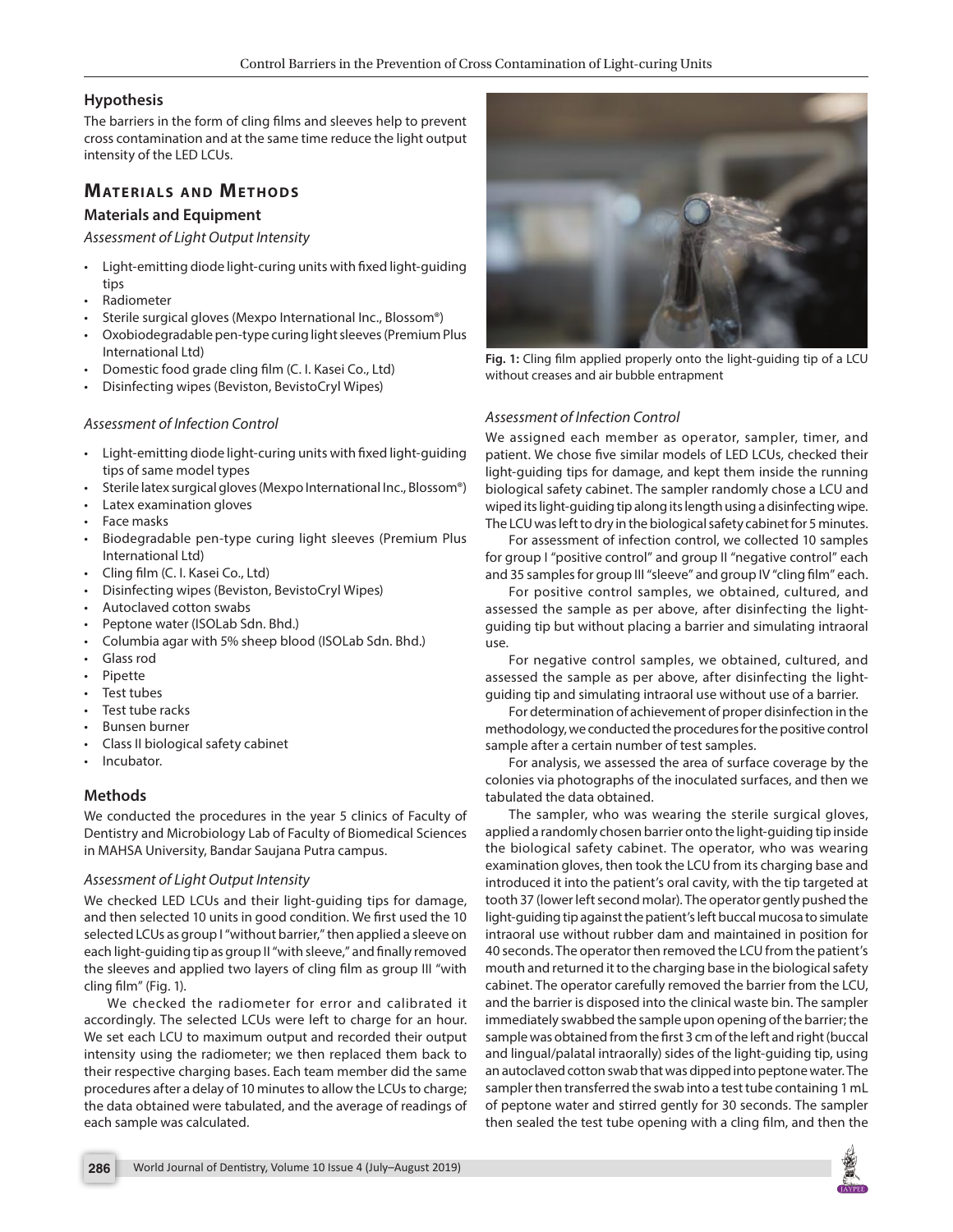operator transferred the test tube from the biological safety cabinet to the incubator. The test tube was placed on a test tube rack in the incubator and left inside at 37°C for 5 minutes. The sampler disinfected the LCU using the disinfecting wipes and left the LCU to dry in the biological safety cabinet for 5 minutes. The operator then moved the test tube from the incubator to the biological safety cabinet, and then the sampler unsealed it and poured the liquid onto an agar plate for inoculation. The liquid was swished around the surface of the agar and then gently stirred using a sterile glass rod. The sampler closed the agar plate and then the operator placed it into the incubator. We incubated the samples for 48 hours at 37°C and then placed them sequentially in the biological safety cabinet for photographing of the inoculated surface (Fig. 2). We disposed samples after completion of the research into the clinical waste bin.

#### *Data Analysis*

The data obtained were compiled in a Microsoft Office 2010 Excel Sheet and subjected to statistical analysis using Statistical Package for Social Sciences (SPSS ver. 21.0, IBM). Since the data of microbial counts were coded in an increasing grade, they are considered as ordinal for analysis. In addition, the data on intensity were skewed



**Fig. 2:** A series of samples, after completing their post-48 hours photography procedure

and did not follow a normal curve; hence, nonparametric tests were used for comparisons. Intergroup comparison of microbial counts was done using the Kruskal–Wallis ANOVA followed by pairwise comparisons using the Mann–Whitney *U* test. In addition, frequencies of various grades of microbial counts between the groups were calculated using the Chi-square test. Intergroup comparison of light intensity was done using the Kruskal–Wallis ANOVA followed by pairwise comparisons using the Mann–Whitney *U* test. For all the statistical tests,  $p < 0.05$  was considered to be statistically significant, keeping *α* error at 5% and *β* error at 20%, thus giving a power to the study as 80%.

#### **RESULTS**

#### **Assessment of Light Output Intensity**

A total of 120 samples were obtained; the distribution of samples is listed in Table 1.

Table 2 shows that there is an average of 6.724 and 7.320% reduction of light output intensity, respectively, for groups II "with sleeve" and III "with cling film" compared to group I "without barrier."

Table 1 shows there is a statistically nonsignificant difference (*p* > 0.05) between light intensities of all groups.

Table 3 shows there is a statistically nonsignificant difference  $(p > 0.05)$  between all group pairs. Therefore, we find that there is no significant difference in light output intensity even with application of a barrier and no significant difference between either barrier choices.

#### **Assessment of Infection Control**

We analyzed the photos and assigned a grade to the samples as per the rubric in Table 4. A total of 90 samples were obtained. The distribution of samples is listed in Figure 3.

We found statistically highly significant difference (*p* < 0.01) in Figure 3 of frequency distribution of various grades of microbial counts between the groups. All of the group II "negative control" samples were of grade III and IV, which are 50% and above coverage of the inoculated surface. In contrast, all of the samples with barriers in groups III and IV, and as well as the group I "positive control," are of low area coverage, mostly in grade I.

**Table 1:** Intergroup comparison of light output intensity using the ANOVA test

| Group          | Samples | Mean   | Standard deviation | Standard error | $\nu$ value | p value of<br><b>KW ANOVA</b> |
|----------------|---------|--------|--------------------|----------------|-------------|-------------------------------|
|                | 40      | 875.00 | 191.485            | 30.277         | 3.949       | 0.139                         |
|                | 40      | 818.75 | 189.360            | 29.941         |             |                               |
| $\mathbf{III}$ | 40      | 813.75 | 192.066            | 30.368         |             |                               |

#### **Table 2:** Data collected for light output intensity

|      | l (without barrier) | II (with sleeve) | III (with cling film) | Liaht output reduction of II | Liaht output reduction of III |
|------|---------------------|------------------|-----------------------|------------------------------|-------------------------------|
| Mean |                     |                  |                       | '74%                         | 320%                          |

**Table 3:** Pairwise comparison between groups for light output intensity using the Mann–Whitney *U* test

| Group | versus group | Mann-Whitney U |          | p value |
|-------|--------------|----------------|----------|---------|
|       |              | 794            | $-0.058$ | 0.954   |
|       |              | 624            | $-1.703$ | 0.088   |
| Ш     |              | 621            | $-1.732$ | 0.083   |

| Criteria                      | Grade assigned |
|-------------------------------|----------------|
| None                          | 0              |
| Colonies covering 1-25% area  |                |
| Colonies covering 25-50% area | Ш              |
| Colonies covering 50-75% area | Ш              |
| Colonies covering >75% area   | IV             |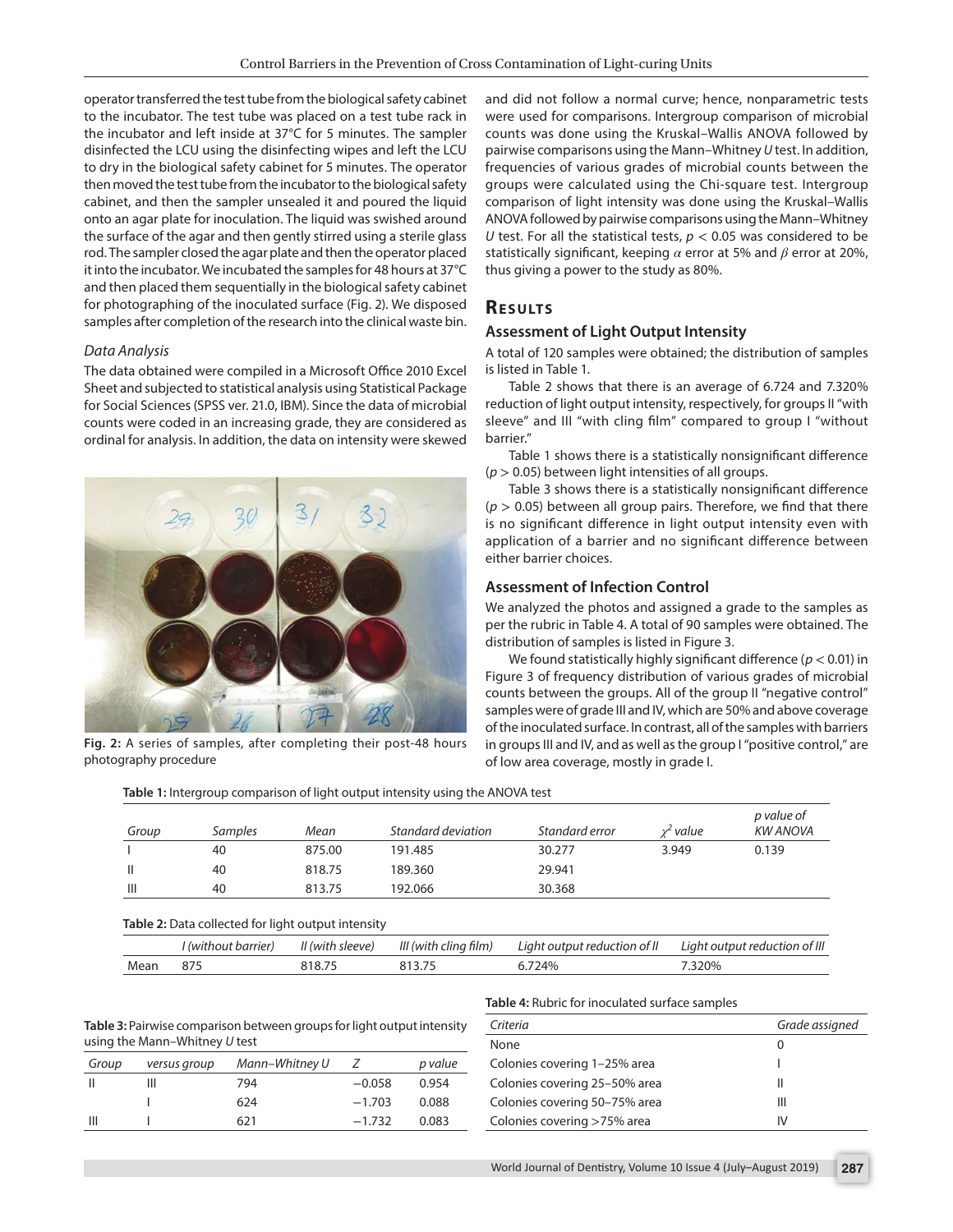We found statistically highly significant difference (*p* < 0.01) (Table 5) of intergroup comparison of microbial counts. The highest mean was found in group II "negative control," followed by groups III "sleeve" and IV "cling film" having equal means, and the least for the group I "positive control."

Table 6 shows statistically highly significant difference (*p*< 0.01) for all groups compared to group II "negative control." However, there is a statistically nonsignificant difference ( $p > 0.05$ ) for comparisons between groups I "positive control," III, and IV. Hence, we found that both sleeve and cling film are equally efficacious as a cross-contamination barrier choice.

## **Discussion**

Instruments and equipment in a dental setting can be of reusable or disposable types. As resin restorations are becoming more popular, usage of dental LCU is a mainstay. The LCU has to be used between multiple patients, and it is a fomite of cross infection. A pilot study has found significant contamination of the LCU, $12$  and hence, it is of utmost importance to maintain proper disinfection protocols in between patients.





**Fig. 3:** Data collected for microbial culture

high-level disinfectant. Surface disinfectants can degrade the LCU parts, and henceforth care needs to be taken to use the appropriate disinfectant as recommended by the manufacturer.<sup>15</sup>

We found that many of the LCUs in our university have fixed nonautoclavable light-guiding tips. Hence, to reduce contamination of the surface of the LCUs, it is recommended to apply a barrier.

Applying a transparent barrier can effectively prevent cross infection by LCUs and may simultaneously cause reduction of the light output intensity from the LCU.<sup>15</sup>

Our aim was to ensure that the LCU used for the patient helps to reduce contamination as practically achievable and yet not compromising on the light intensity produced. The choice of barriers for LCUs has been researched by other authors with regards to light output intensity, $3-10$  and some authors have concluded it will directly affect the hardness of the cured composites. $3,5,6,8$ Considering the possibility of a cling film as an infection-control barrier from prior studies,  $11,12$  as well as a two-layer infection control barrier,<sup>13</sup> our study explored its effects on light output and clinical efficacy of a cling film and compared it against sleeves.

From our data, there was no significant reduction of intensity for both cling film and sleeves vs the output without application of a barrier. Similar studies have found that the reduction does not significantly affect the curing of the composite and its final hardness.<sup>3,8,10,13</sup> Our data obtained were from objective observation of an analog radiometer, which could be subject to operator errors and interoperator differences. There are digital radiometers in the market that can provide readings that are more accurate; nevertheless, it is advisable to ensure the light output is above the threshold for the curing of the composites as per manufacturer's instructions.

Hwang et al. studied the effect of a multilayer infection control barrier on the microhardness of a composite resin, using hardness of the cured composite resin as an indicator of the effective light intensity of LCU after coverage with one, two, four, and eight layers of a disposable wrap barrier. Our research were of two groups, the first having two layers of cling wrap and the latter having one layer of sleeve, which is in line with their results that up to two layers do not produce significant cured resin hardness reduction.<sup>13</sup>

Hodsan et al. reported significant reduction in the mean power density readings with the use of disposable barriers (greater

| Groups | Samples | Mean | Standard deviation Standard error |       | $x^2$ value | p value of KW<br><b>ANOVA</b> |
|--------|---------|------|-----------------------------------|-------|-------------|-------------------------------|
|        | 10      | 1.20 | 0.422                             | 0.133 | 36.016      | 0.000                         |
| Ш      | 10      | 3.70 | 0.483                             | 0.153 |             |                               |
| Ш      | 35      | 1.31 | 0.471                             | 0.080 |             |                               |
| IV     | 35      | 1.31 | 0.471                             | 0.080 |             |                               |

**Table 5:** Intergroup comparison of microbial culture using the ANOVA test

**Table 6:** Pairwise comparison between groups for microbial culture using the Mann–Whitney *U* test

| Group | versus group | Mann-Whitney U |          | p value |
|-------|--------------|----------------|----------|---------|
| Ш     | IV           | 612.500        | 0.00     | 1.000   |
|       |              | 155.00         | $-0.695$ | 0.600   |
|       | Ш            | 0.00           | $-5.244$ | 0.000   |
| IV    |              | 155.00         | $-0.695$ | 0.600   |
|       | Ш            | 0.00           | $-5.244$ | 0.000   |
|       | Ш            | 0.00           | $-4.004$ | 0.000   |

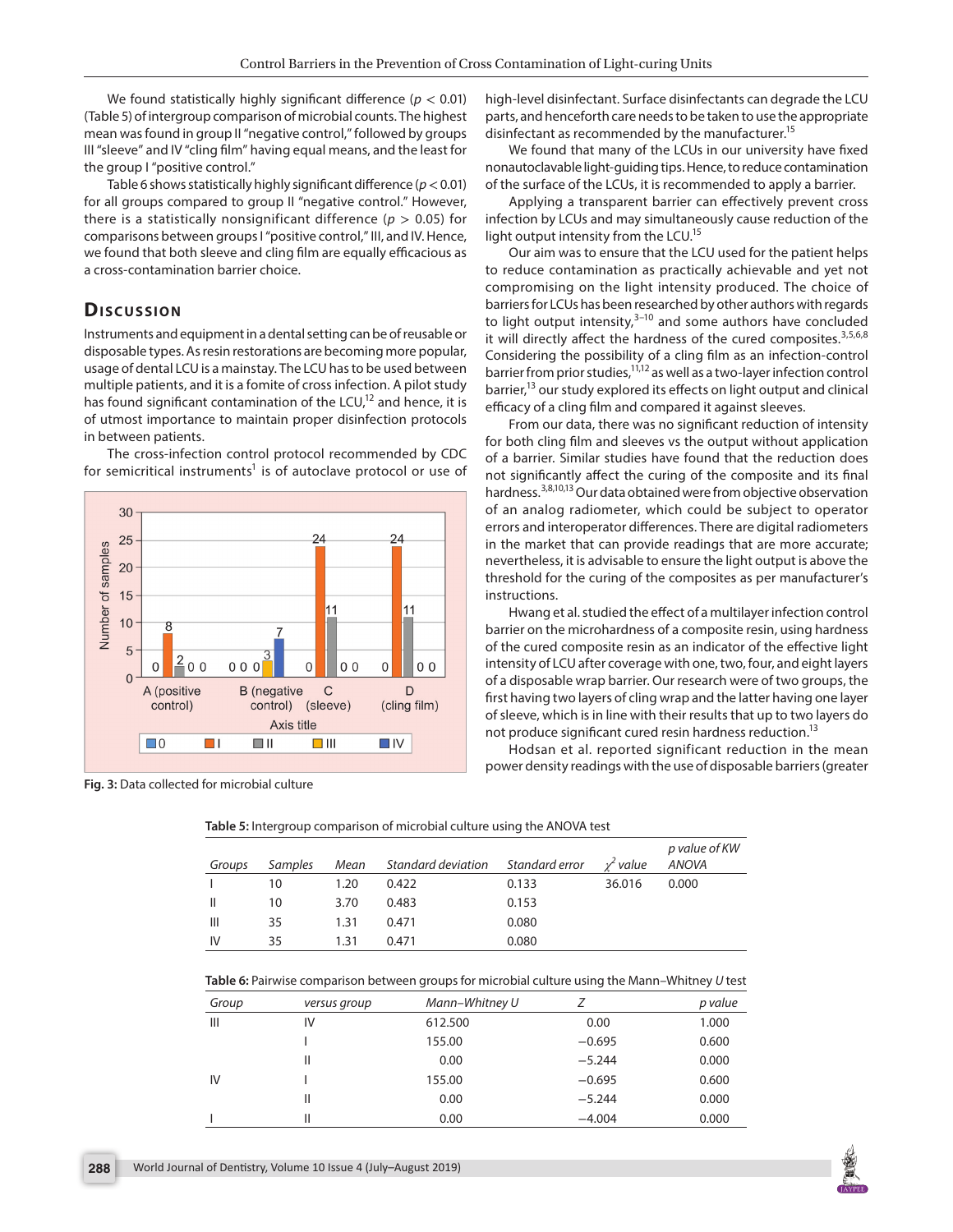

**Fig. 4:** Sleeve does not fit easily into this shape of a LCU **Fig. 5:** Presence of a seam of sleeve on the tip of a LCU

reduction with sleeves than cling wrap) compared to the no-barrier control, the results of which are contradictory to our results.<sup>6</sup>

AlShaafi found that the use of a disinfectant and a barrier on the LCU tips resulted in reduction of power output by 12.4% after 25 infection control cycles. Although the decrease in the light output intensity was minimal, the tips were swabbed with a disinfectant between cycles/patients, which resulted in greater reduction of the power output.<sup>16</sup> The reduction after the first cycle was 6.6%, which is in line with our results. There was a marked percentage of reduction between the first and fifth cycles, from 6.6 to 12.4%.<sup>16</sup>

The sleeve tested was designed for a certain design of light-guiding tip but did not fit all the various designs of LCUs (Fig. 4) available in our university clinic; hence, ease of use may be reduced in certain cases.<sup>9,10</sup> The cling film was also occasionally fraught with air bubble entrapment or seam (Fig. 5) but to a lesser degree than sleeve. These air bubbles entrapped will reduce light output, hence should be avoided by careful application of the barriers.<sup>4,8,9</sup> Nevertheless, there were rare tearings of the cling film due to overstretching. These factors should be taken in consideration for choice of a barrier. Additionally, consideration should be given to the appearance of the barrier to the client of a clinic.<sup>9</sup>

On the efficacy of the two types of barriers in reducing contamination of the light-guiding tip of LCUs, the data found significant reduction in the area of the inoculated surface covered by bacterial colonies and therefore is correlated to the reduction of contamination of the light-guiding tips. Cling wrap has been studied as a contamination barrier, and also in use of LCUs, in so far to be compared with sleeves and other barriers for its effect in light output intensity and composite curing. $4-7,9-11,13$ 

None of the group had zero colonies, not even the group I "positive control," which did not have barrier applied nor intraoral placement; this could be due to contaminants from handling, exposure to air, or procedural errors.<sup>9,11</sup> The procedural errors may be compounded by use of glass rods that have been sterilized by heat between samples multiples times or contamination of the sterile gloves of the sampler. Practically, these barriers may not be sterile during use, perhaps so even before they have been opened.<sup>11</sup> Nevertheless, practical use of these barriers in a clinical setting will most likely to have contamination through handling and exposure to air but will not hamper their efficacy as cross-contamination barriers.<sup>11</sup> Other authors have suggested using a heavy-duty cling



film instead of a domestic cling film, as the thicker laminate found in the former reduces risk of possible microscopic holes.<sup>11,14</sup>

Our research did not pursue into identifying and classifying the cultured bacteria, hence we are unable to deduce the origin of the cultured bacteria. Furthermore, the protocol of incubation does not support anaerobes or nonbacterial organisms, hence it may not fully elucidate the absence or presence of other microorganisms. Additionally, our microbial cultures were limited to surface coverage analysis, which is subjective; further research can be conducted using objective and quantitative analysis of bacterial count through multiple dilutions and cultures. Furthermore, research can be done into the inoculated colonies to identify their type and perhaps origin, be it intraoral commensal and pathogen or environmental contaminant.

#### **CONCLUSION**

Within the limitations of our study, we found that both sleeve and cling film are suitable choices of cross-contamination barriers. The choice between these two lies with the operator, considering their cost, ease of use, and potential application beyond LCUs. However, the light cure LCU should be maintained in good condition and producing sufficient light output intensity. Furthermore, the barriers should be kept in an area not exposed openly to the clinical environment and not be contaminated unnecessarily during handling prior to their use. Not only that, barriers are not replacement to standard disinfection and sterilization protocols. Further research with clinical trials, larger sample sizes, and advanced techniques and tests should be investigated to ascertain the feasibility of these barriers in a clinical setting and also their risk as fomites if misused.

#### **Re f e r e n c e s**

- 1. Rutala WA, Weber DJ, the Healthcare Infection Control Practices Advisory Committee. Guideline for Disinfection and Sterilization in Healthcare Facilities; 2008. p. 28.
- 2. Kohn WG, Collins AS, Cleveland JL, et al. Guidelines for infection control in dental health-care settings—2003. MMWR Recomm Rep 2003 Dec;52(RR-17):1–61.
- 3. Al-Marzok MI. The effect of wrapping of light-cure tips on the cure of composite resin. Eur J Gen Dent 2012 Sep;1(3):183–186. DOI: 10.4103/2278-9626.105384.